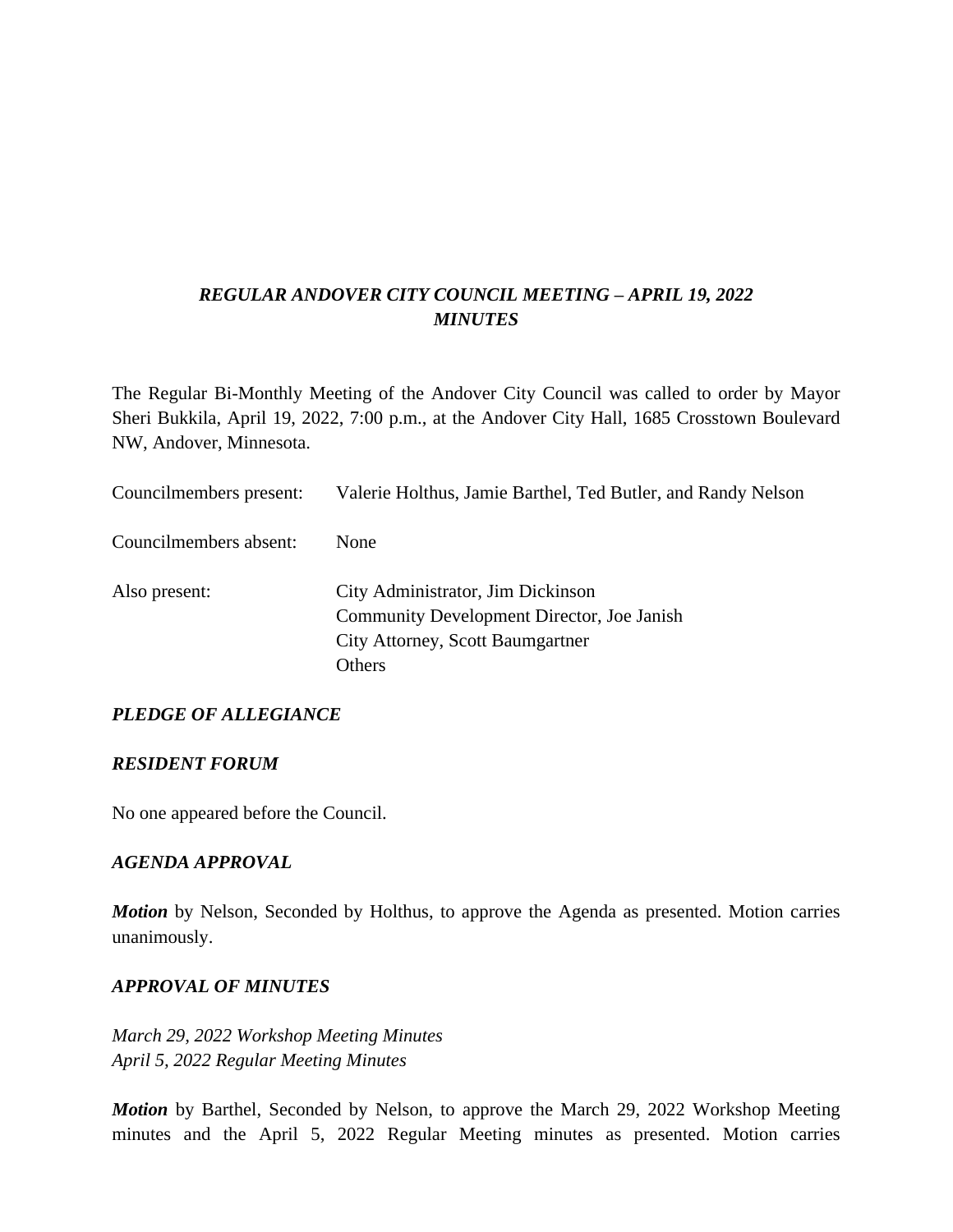### unanimously. *CONSENT ITEMS*

- Item 2 Approve Payment of Claims
- Item 3 Approve Resolution Revoking Accessory Dwelling Unit Conditional Use Permit 4815 159th Ave. NW (See Resolution R033-22)
- Item 4 Approve Massage Therapist License
- Item 5 Accept Contribution/Denny Madden/Andover YMCA Community Center (See Resolution R034-22)
- Item 6 Approve 2023 Budget Development Guidelines
- Item 7 Receive March 2022 City Investment Reports
- Item 8 Approve Park Exclusive Use Permit

*Motion* by Barthel, Seconded by Nelson, to approve the Consent Agenda as read. Motion carries unanimously.

### *ANOKA COUNTY SHERIFF'S OFFICE MONTHLY REPORT*

Commander Lenzmeier provided a monthly report for March 2022, reporting 963 calls for service and 47 CSO calls. He reported 42 thefts for a year-to-date total of 104, an increase of 38 from last year. He reported 32 misdemeanor arrests stating the thefts are related to the big box stores and local businesses. He reported 3 DUIs and 29 traffic arrests. Commander Lenzmeier stated the order was canceled for 7 squads and they are having difficulties with the fleet. He stated they pulled the Dodge Durango's off the streets due to a lack of brake pads in the Country, a supply chain issue. Commander Lenzmeier noted that Deputies are taking Use of Force Training and will be going to Camp Ripley for additional training. Commander Lenzmeier stated a young boy, age 6, was lost and used a pay phone to call 911.

Councilmember Nelson thanked the Sheriff's Department for posting information online regarding vaping and giving parents resources.

# *CONSIDER REPEALING EXISTING CITY CODE TITLE 12: ZONING REGULATIONS, ADOPTING UPDATED CITY CODE TITLE 12: ZONING REGULATIONS AND SUMMARY ORDINANCE FOR PUBLICATION — CITY OF ANDOVER (APPLICANT)*

The City Council is requested to consider repealing existing City Code Title 12: Zoning Regulations and adopt updated City Code Title 12: Zoning Regulations. Community Development Director Janish explained the Code is changing to be consistent with the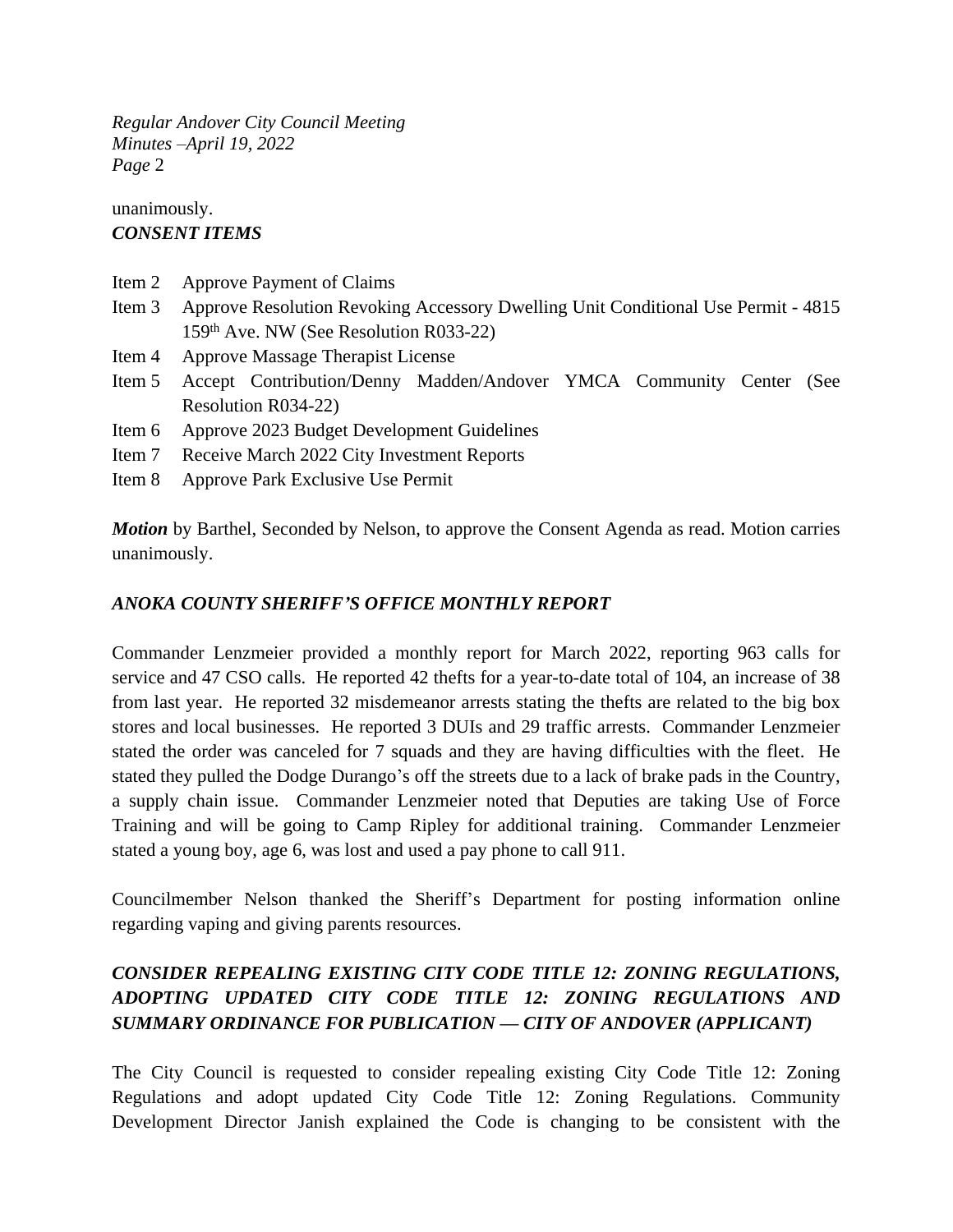Comprehensive Plan. He stated the amendments create new zoning districts and requirements within them. Mr. Janish reviewed the changes as presented in the staff report and previously discussed at Work Sessions.

*Motion* by Butler, Seconded by Barthel, to adopt Ordinance No. 531 repealing City Code Title 12: Zoning Regulations Chapters 1 through 16 and replacing it with Title 12: Zoning Regulations Chapters 1 through 15 and Summary Ordinance for publication. Motion carried unanimously.

# *CONSIDER AMENDMENTS TO CITY CODE 4-1-2: PUBLIC NUISANCES ENUMERATED AND SUMMARY ORDINANCE FOR PUBLICATION - CITY OF ANDOVER (APPLICANT)*

The City Council is requested to consider amendments to City Code 4-1-2: Public Nuisances Enumerated. Community Development Director Janish explained there were nuisances that were deleted in Title 12 and moved to City Code 4-1-2 where all other nuisance regulations are. He noted City Council and the Planning and Zoning Commission reviewed changes at workshops.

*Motion* by Nelson, Seconded by Barthel, to adopt Ordinance No. 532 amending City Code Title 4: Public Health and Safety, Chapter 1: Nuisances, Section 2: Public Nuisances Enumerated and Summary Ordinance for publication. Motion carried unanimously.

# *CONSIDER REZONING REQUEST - REZONE PROPERTIES FROM GR: GENERAL RECREATION TO R-4: SINGLE-FAMILY URBAN PARCEL ID NUMBERS 22-32-24-43- 0004, 22-32-24-43-0005, 22-32-24-43-0003, 22-32-24-43-0002 - CITY OF ANDOVER (APPLICANT)*

The City Council is requested to consider rezoning properties from GR: General Recreation to R-4: Single Family Urban. Community Development Director Janish stated the City needs to rezone properties due to the changes to zoning categories. He stated GR-General Recreation is being eliminated and was only used for the property called Sunshine Park. He stated the zoning change does not change the use of Sunshine Park. Mr. Janish stated the Planning and Zoning Commission conducted a public hearing and received one email regarding the rezoning. Mr. Janish explained the resident requested to have a park zoning for the Sunshine Park and staff has responded to the resident.

*Motion* by Holthus, Seconded by Nelson, to adopt Ordinance No. 533 rezoning from GR: General Recreation to R-4: Single-Family Urban - Parcel ID Numbers 22-32-24-43-0004, 22-32- 24-43-0005, 22-32-24-43-0003, 22-32-24-43-0002. Motion carried unanimously.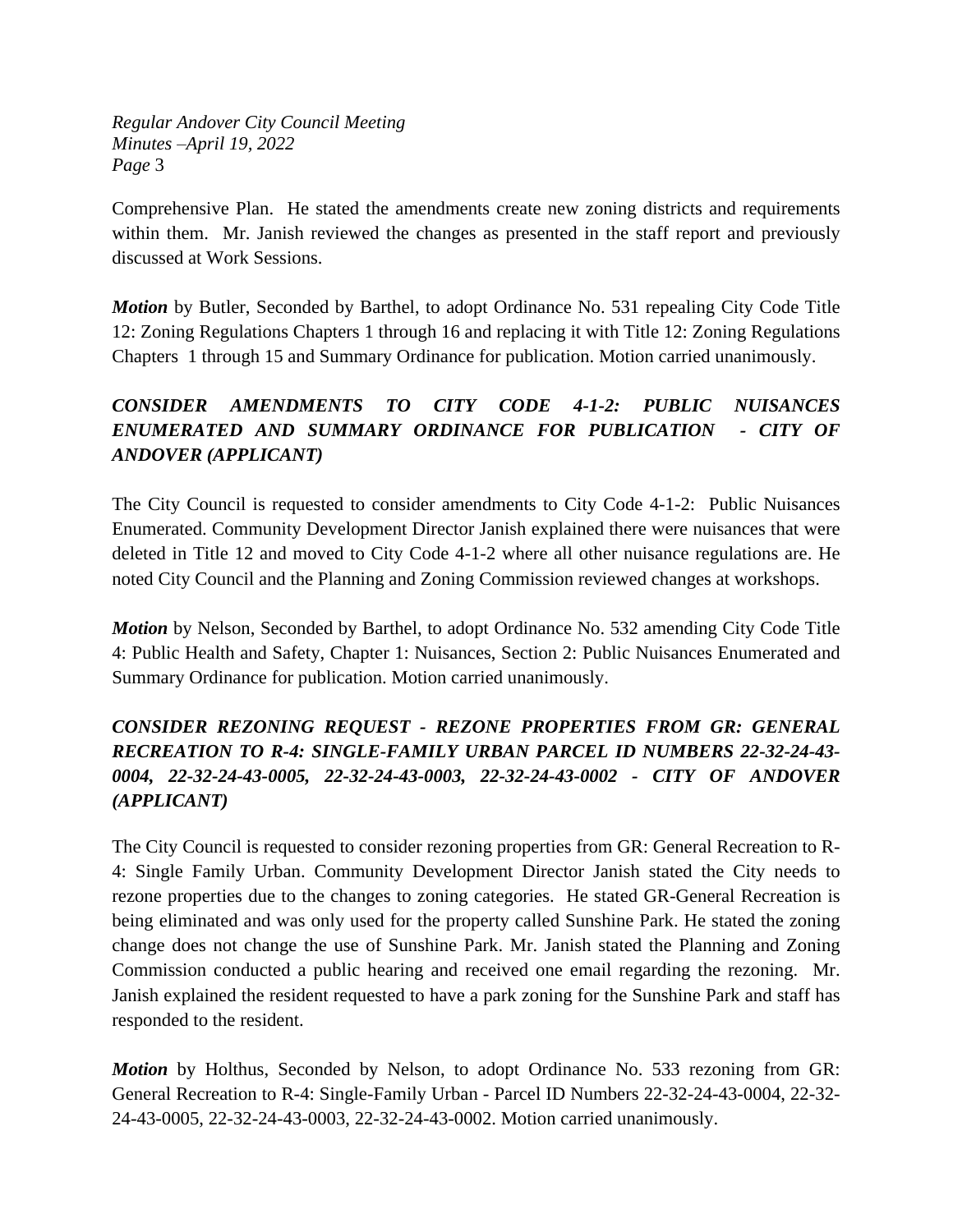## *CONSIDER REZONING REQUEST - REZONE PROPERTY FROM LB: LIMITED BUSINESS TO NB: NEIGHBORHOOD BUSINESS PARCEL ID NUMBER 33-32-24-13- 0005 - CITY OF ANDOVER (APPLICANT)*

The City Council is requested to consider rezoning property from LB: Limited Business to NB: Neighborhood Business. Community Development Director Janish explained the LB: Limited Business zoning district is being eliminated and will rezone the one property to NB: Neighborhood Business. He stated it will match the surrounding properties and will not impact the operation of the current business. Mr. Janish stated the Planning and Zoning Commission held a public hearing and recommended approval.

*Motion* by Barthel, Seconded by Nelson, to adopt Ordinance No. 534 rezoning property from LB: Limited Business to NB: Neighborhood Business - Parcel ID Number 33-32-24-13-0005. Motion carried unanimously.

## *CONSIDER REZONING REQUEST - REZONE PROPERTIES FROM R-5: MANUFACTURED HOUSING TO R-4: SINGLE-FAMILY URBAN - PARCEL ID NUMBERS 30-32-24-41-0003 AND 29-32-24-32-0011- CITY OF ANDOVER (APPLICANT)*

The City Council is requested to consider rezoning properties from R-5: Manufactured Housing to R-4: Single Family Urban. Community Development Director Janish explained there are two properties without development opportunities and are protected wetland and flood plain. He stated they will be rezoned to R-4: Single-Family Urban to match the surrounding area. Mr. Janish stated the Planning and Zoning Commission held a public hearing and recommended approval.

Councilmember Barthel thanked City Staff and the Planning Commission for updating the City Code and noted the background and behind the scenes work that went into the updates. Councilmember Butler stated he appreciates the amount of time staff put into the Ordinance updates.

*Motion* by Barthel, Seconded by Butler, to adopt Ordinance No. 535 rezoning properties from R-5: Manufactured Housing to R-4: Single-Family Urban - Parcel ID Numbers 30-32-24-41- 0003 and 29-32-24-32-0011. Motion carried unanimously.

### *ADMINISTRATOR'S REPORT*

City Staff updated the Council on the administration and city department activities, legislative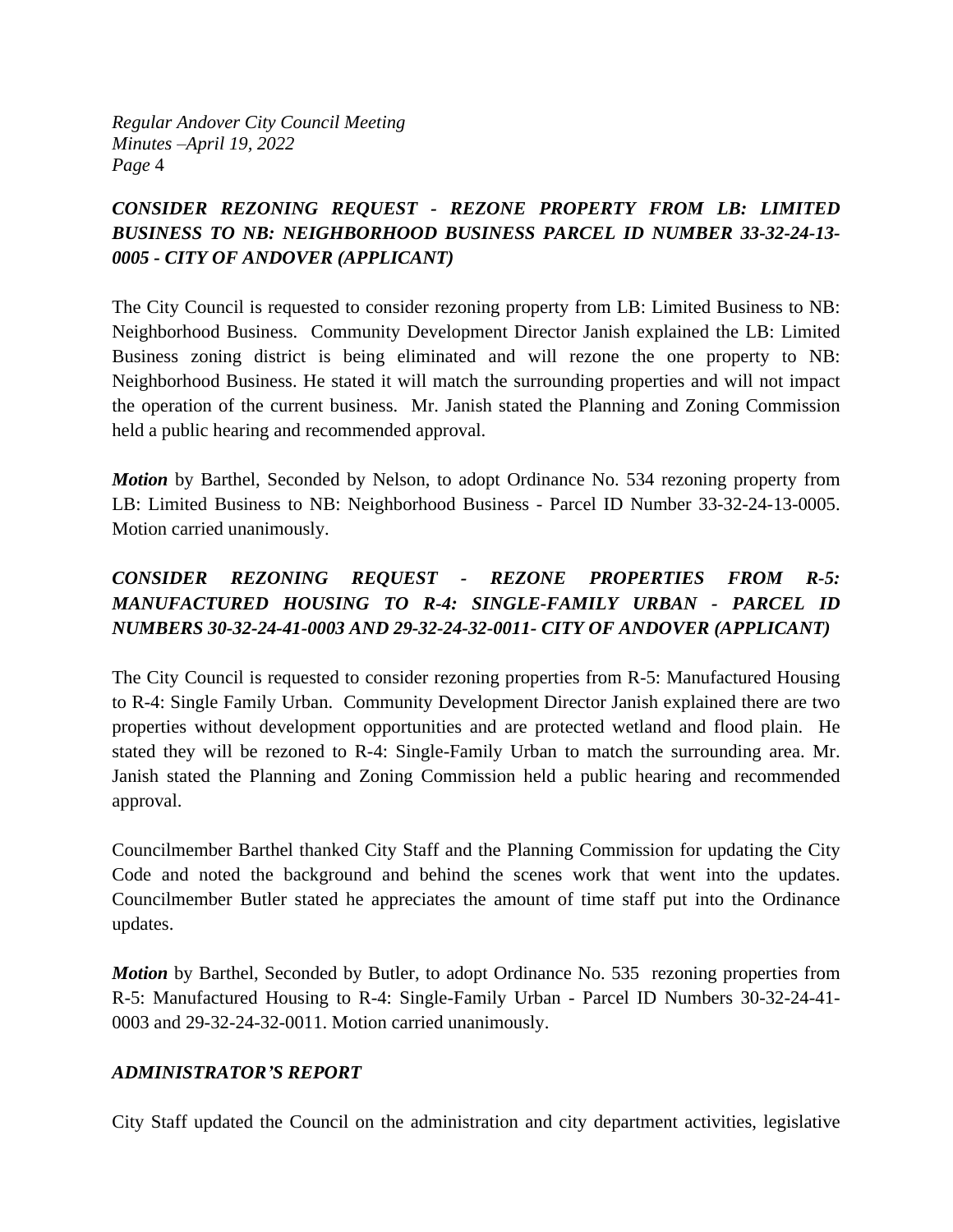updates, updates on development/CIP projects, and meeting reminders/community events.

*(Administration)* Mr. Dickinson stated the City is at 27 new home permits year to date. He stated the Building Department is getting many inquiries on sheds and garages. He explained the water tower is being reconditioned and painted. Mr. Dickinson is participating in the Met Council Regional Planning Group that is focusing on the 2050 Comprehensive Plan process. He said the Met Council is listening to communities. Mr. Dickinson updated the Council on meetings he is attending. Mr. Dickinson updated the Council on the MPCA and the Red Oaks neighborhood. He stated funding is in the Governor's Bill and has made it through the House. Mr. Dickinson stated Andover has seen a 23% increase in market value. Residents can contact the County Assessor or Mr. Dickinson with questions.

*(Community Development)* Mr. Janish stated a lot of development is occurring in the Planning Department. Code enforcement complaints are increasing.

### *MAYOR/COUNCIL INPUT*

*(Joint Law Enforcement Subcommittee)* Mayor Bukkila will be attending a Joint Law Enforcement subcommittee on protecting infrastructure. She stated there is a bill in the State Legislature looking at fencing.

#### *ADJOURNMENT*

*Motion* by Barthel, Seconded by Nelson, to adjourn. Motion carries unanimously. The meeting adjourned at 7:41 p.m.

Respectfully submitted,

Shari Kunza, Recording Secretary *TimeSaver Off Site Secretarial, Inc.*